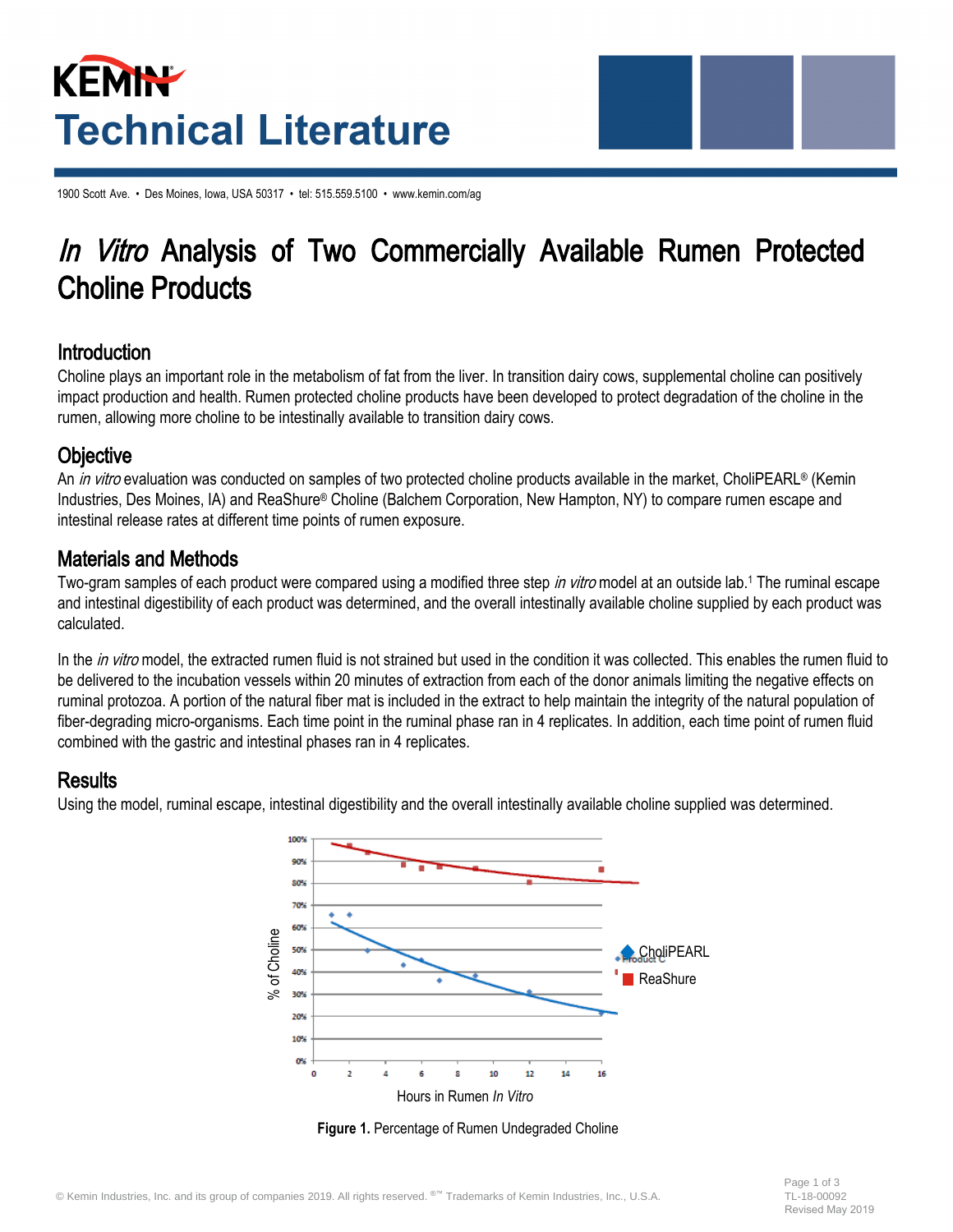

1900 Scott Ave. • Des Moines, Iowa, USA 50317 • tel: 515.559.5100 • www.kemin.com/ag



**Figure 2.** Percentage of Intestinally Available Rumen Undegraded Choline



**Figure 3.** Intestinally Available Choline per Kg Fed\*

\*Combination of the data and guaranteed choline in each kg of product (choline label guarantee x rumen bypass rate x intestinal release rate = intestinally available per Kg of product fed).

The study demonstrated:

- As the time the product is in the rumen increases, CholiPEARL experienced an increase in degradation; however, ReaShure Choline maintained a relatively high rate of rumen escape through the 16 hours (Figure 1).
- CholiPEARL demonstrated a higher percentage of choline release in the intestinal phase of the model, as compared to ReaShure Choline which had a low intestinal release rate (Figure 2).
- Finally, when considering the amount of choline that escaped the rumen, in combination with the intestinal release rate, CholiPEARL provided a greater amount of intestinally available choline than the competitor (Figure 3).